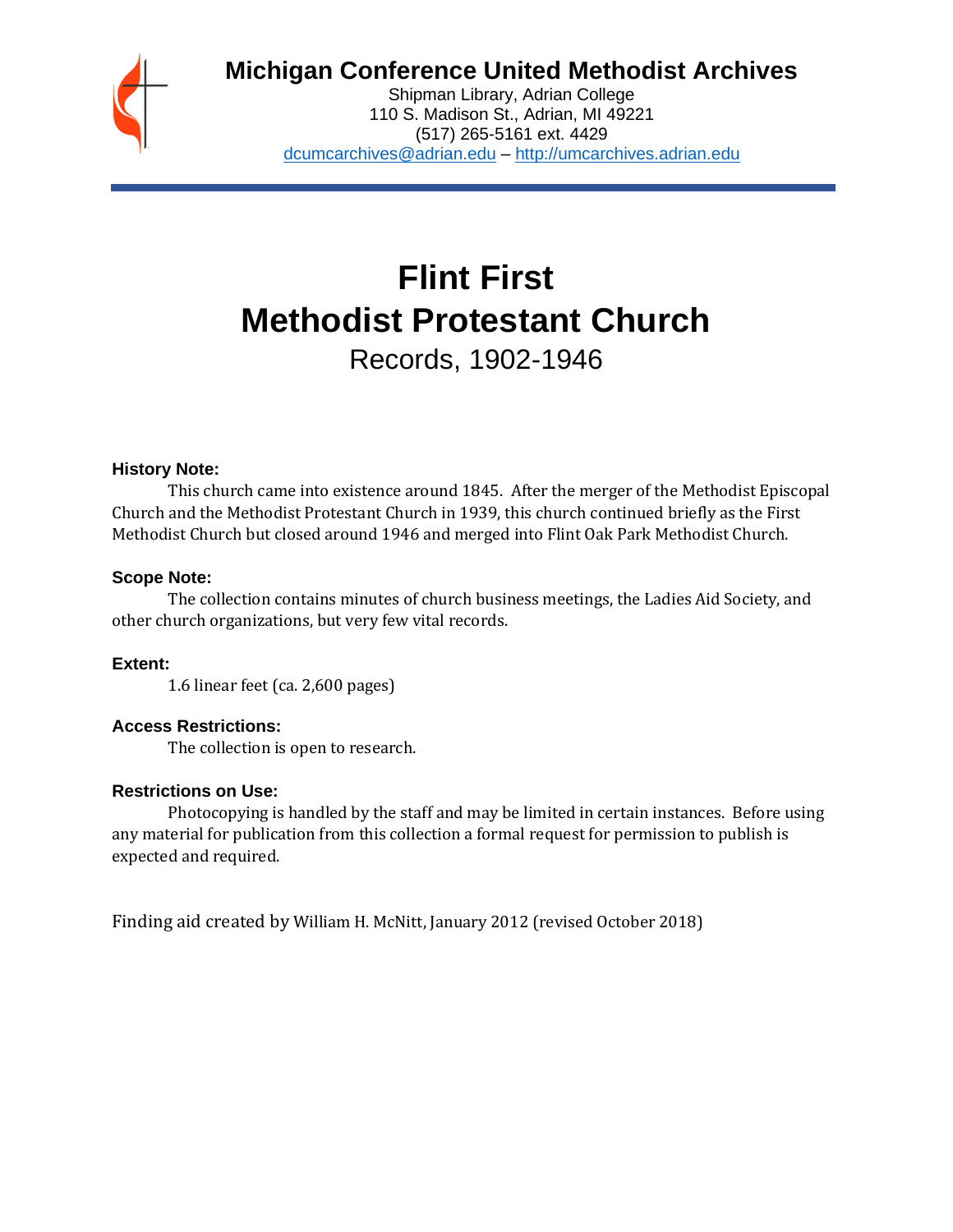# **Appointments List**

- 1845-1846: William Hendricks
- 1846-1847: Thomas New
- 1847-1848: Lorenzo A. Warren
- 1848-1849: C.B. Jones
- 1849-1850: A.F. Service
- 1850-1851: Oliver Hazard Perry Green
- 1851-1852: To be supplied
- 1852-1853: Oliver Hazard Perry Green
- 1853-1854: Oliver Earl & Horace C. Hutchins
- 1854-1855: Charles Mann
- 1855-1856: Henry Lester
- 1856-1857: Thomas Plackett
- 1857-1858: William Blake & Charles D. Covil
- 1858-1859: Charles D. Covil
- 1859-1860: John A. Nichols
- 1860-1861: Thomas Howland
- 1861-1862: George M. Lyon
- 1862-1863: Amos Bradshaw
- 1863-1864: John Selby
- 1864-1865: Henry W. Hicks
- 1865-1866: Thomas G. Omans
- 1866-1868: Ancil C. Fuller
- 1868-1869: Cyrus S. Greene
- 1869-1870: Frederick Traver
- 1870-1871: Duke Whitely
- 1871-1872: Robert N. Mulholland
- 1872-1873: Samuel Riley
- 1873-1874: Ancil C. Fuller
- 1874-1875: Robert L. Cope
- 1875-1876: John W. Currier
- 1876-1878: Charles D. Covil
- 1878-1880: Benjamin F. Wright
- 1880-1881: Samuel Riley
- 1881-1882: Robert Pattinson
- 1882-1885: Frederick Traver
- 1885-1886: John W. Gray
- 1886-1888: Ira LeBaron
- 1888-1889: William F. Perkins
- 1889-1890: Lester Clark
- 1890-1891: Amos E. Cragg
- 1891-1892: Robert Rutledge
- 1892-1894: A. Ross
- 1894-1895: To be supplied
- 1895-1897: Alexander E. Fox
- 1897-1900: John F. Porterfield
- 1900-1901: Howard J. Hescott
- 1901-1903: William H. Cole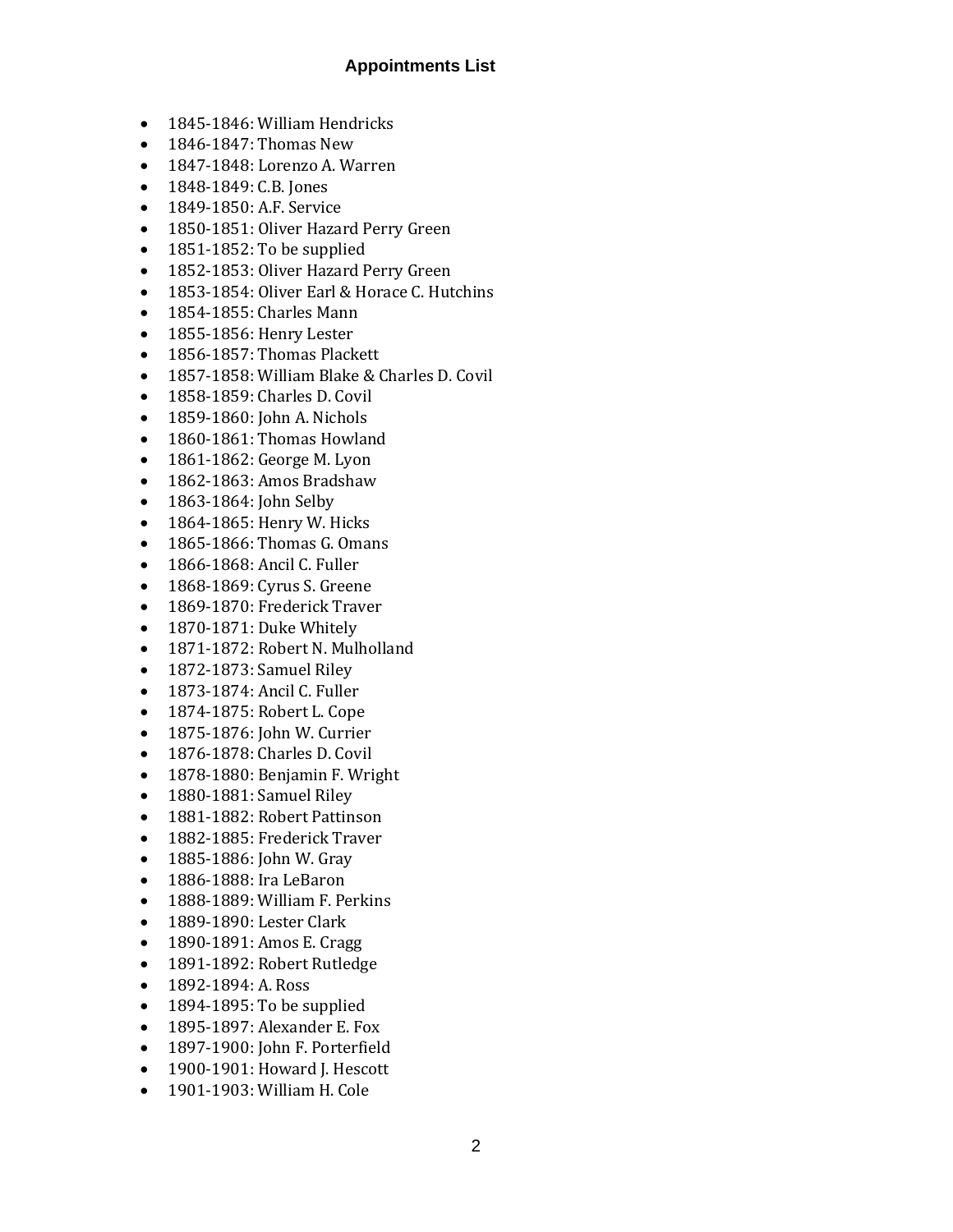# **Appointments List**

- 1903-1912: Milo J. Weaver
- 1912-1916: Howard J. Hescott
- 1916-1917: William H. Cole
- 1917-1918: William H. Cole, Robert Davies, & Carl Lundbom
- 1918-1920: Carl Lundbom
- 1920-1921: Jesse M. Crandall
- 1921-1926: John W. McCue
- 1926-1927: John W. McCue & William Carl Standridge
- 1927-1930: John W. McCue
- 1930-1933: Fred E. Hart
- 1933-1935: Eli D. Richard
- 1935-1936: Eli D. Richard & Arthur G. Frost
- 1936-1939: Arthur G. Frost
- 1939-1941: J. Charles Dibley
- 1941-1942: John H. Shilling
- 1942-1943: Bruce R. Davis
- 1943-1946: William H. Morford